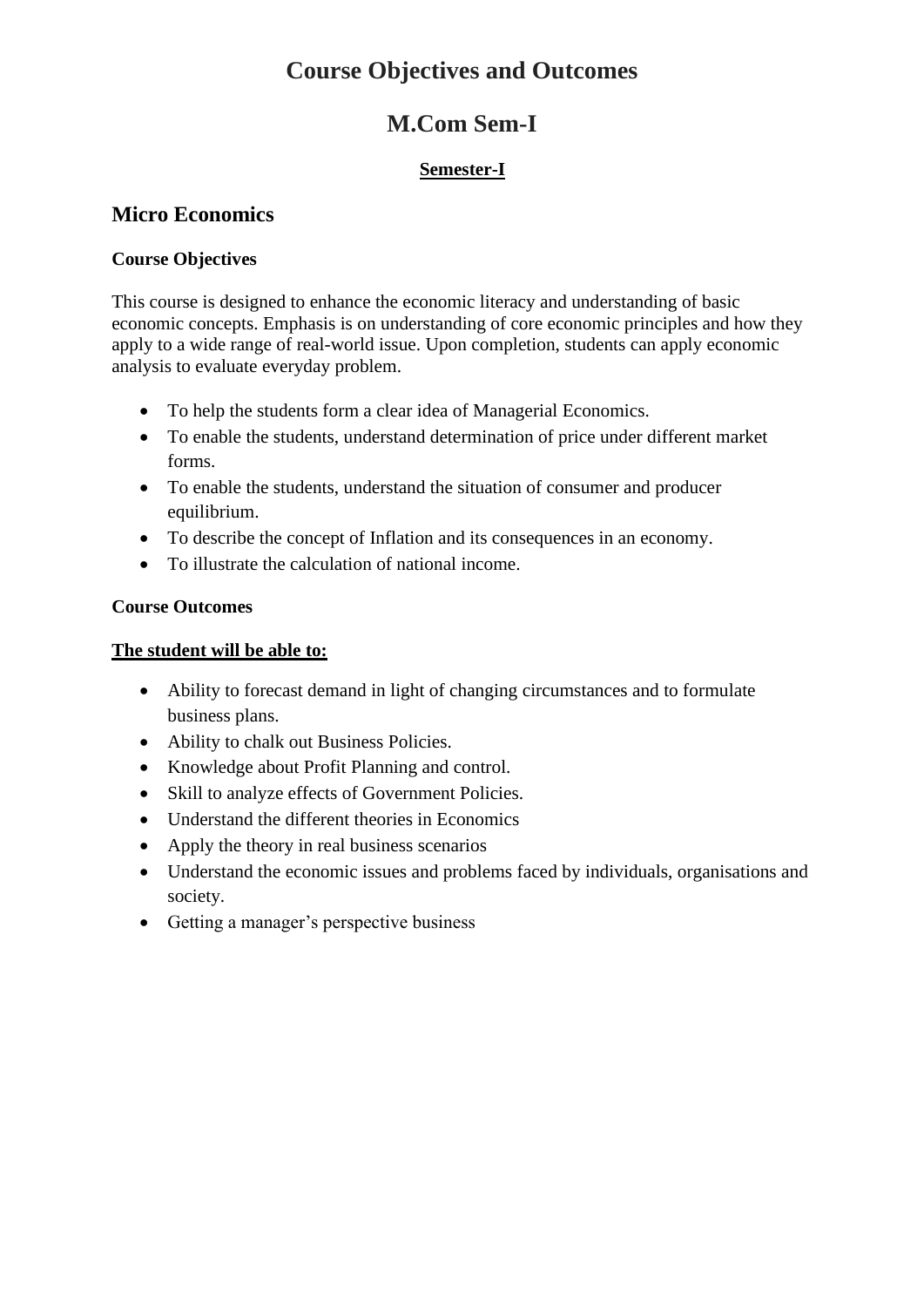### **Strategic Management**

#### **Course Objectives**

- To describe the role of strategic management in the success of successful companies.
- To enable the students, understand the components which formulate a strategic intent.
- To make students understand and formulate different strategies at business level and corporate level.
- To discuss the role of corporate governance and social responsibility in the strategic management of an organization. To understand strategy making process that is informed integrative and responsive to rapid changes in an organization's globally oriented environment.
- Understand the role and basic concepts of Strategy, Strategic Intent, Strategic flexibility and learning organization
- Identify the internal and externals factors affecting the strategic management process by understanding the Environmental scanning techniques
- Comprehend the Strategic options at Corporate Level, Business Level and Functional Level
- Understand the Strategies for different situations like competing in emerging industries, maturing or declining industries, fragmented industries, hyper –competitive industries and turbulent industries; Strategies for industry leaders, runner -up firms and weak businesses

#### **Course Outcomes**

- Familiarization with the strategic management process.
- Understanding about the techniques to scan an environment and the role of environment scanning in hurdle less strategic management of an organization.
- Understanding about the equal importance of strategy formulation and strategy implementation.
- Clarity about the strategies followed by different companies in the corporate world.
- Understand the strategic issues and alternatives in Globally Competitive Markets
- Comprehend the strategy implementation process
- Describe the Ethical and Social considerations in Strategic Management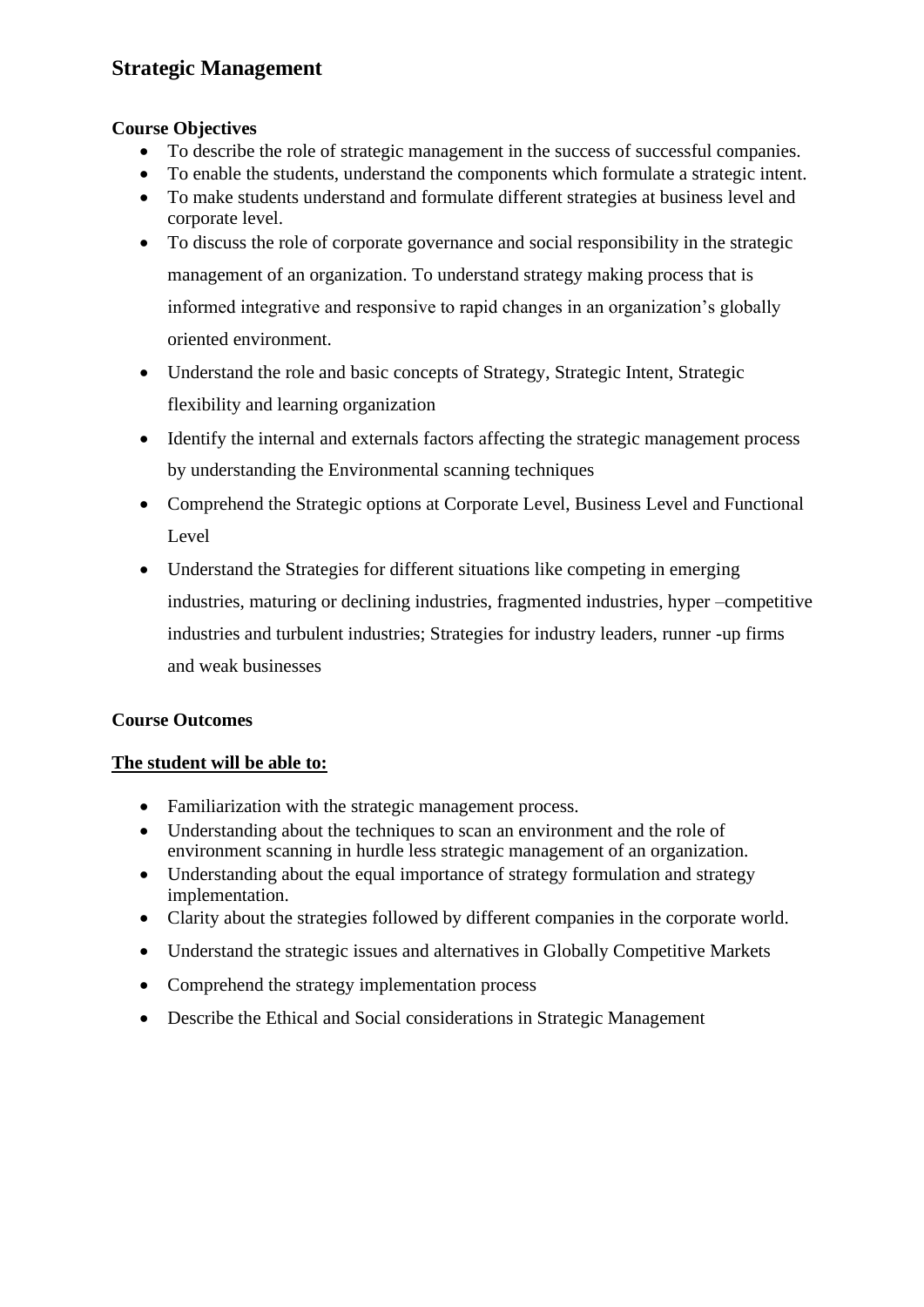## **Cost & Management Accounting**

#### **Course Objectives**

- To introduce a separate branch of accounting i.e. Management Accounting and its relevance in a business organization.
- To understand the meaning and essentials of Budgeting
- To differentiate between marginal and absorption costing
- To understand standard cost and variance
- To enable the students to understand Managerial behavior, Control structure and Control Process under different circumstances.
- To understand the applicability of certain contemporary techniques of management i.e. Marginal Costing, Standard Costing etc.
- To enable the students to understand objectives of managerial reporting and reporting requirements at different levels of management.

#### **Course Outcomes**

- Familiarization with the Management Control Systems.
- Ability to understand Managerial Behaviour and Control Structure prevalent under varied business environment.
- Describe the process of preparing budget and prepare different types of budget for better decision making and control
- Understand the characteristics of Marginal and absorption costing and specific accounting thereof.
- Analyse and compute variances and differentiate between controllable and uncontrollable variance.
- Skill to evaluate the Segment Business Units.
- Familiarization with Contemporary issues in management.
- Clarity about the reporting requirements of management.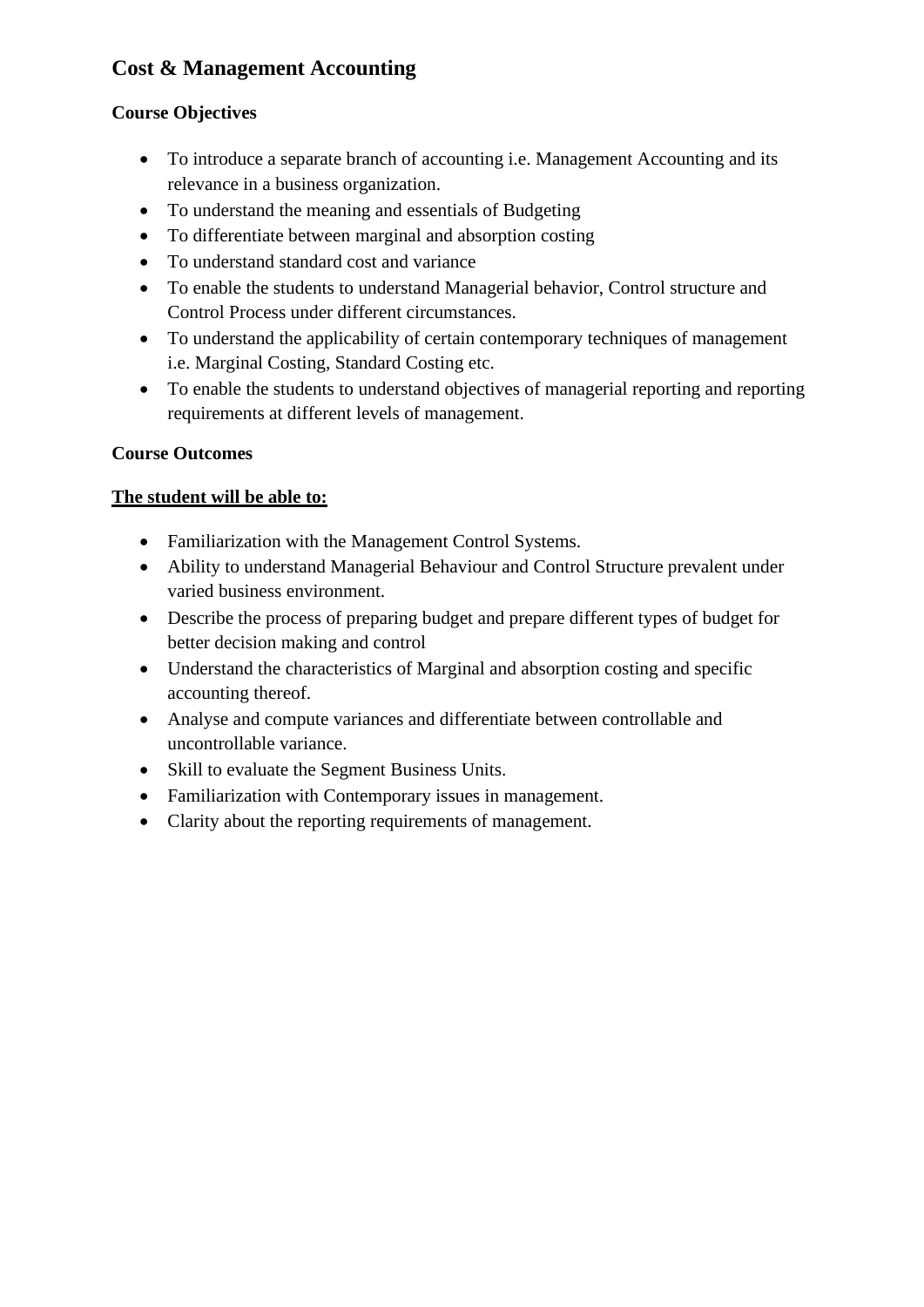## **Business Ethics & Corporate Social Responsibility**

#### **Course Objectives**

- An understanding of Principles and Critical evaluation of ethics and role of the firm.
- Examine the evolution of governance and its practice.
- Corporate Governance and Code of Corporate practice.
- Various Corporate Governance Accounting.
- To familiarize the students with the knowledge of ethics, emerging trends in good governance practices and corporate social responsibility in the global and Indian context.
- Analyze the causes of corporate failures. Understanding the concepts, typology and legal requirements of Whistle Blowing.
- To realize the importance of ethical behaviour and the role of business ethics

#### **Course Outcomes**

- Students will be able to understand ethical components of managerial decision making
- Develop thinking and analytical skills using ethical frameworks.
- The evolution of governance and its practice.
- Application of Corporate Governance Accounting
- They develop a broad understanding of Corporate Governance, its terminology, models, theories, legal and regulatory framework.
- Identify the key players of Corporate Governance and their responsibilities.
- Comprehend the role and functions of board of Directors.
- Appreciate the importance and benefit of Corporate Social Responsibility and Sustainable Development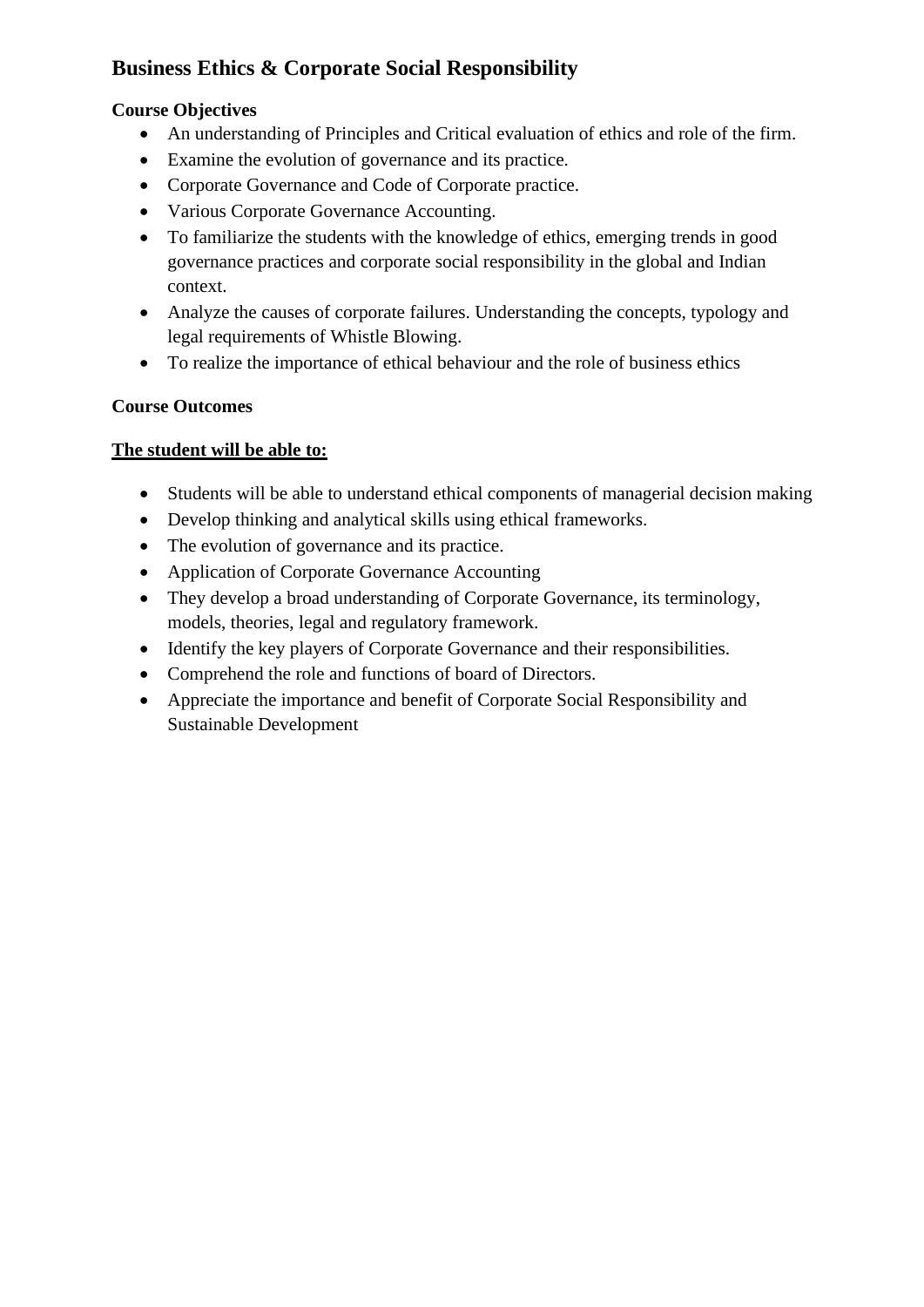### **Semester -II**

### **Research Methodology**

#### **Course Objectives**

- To introduce the concept of Research and Research Methodology.
- To enable the students to understand the Quantitative and Qualitative Methods for conducting research.
- To make students understand about Tabular and Graphical Description of Data.
- To enable the students to use SPSS for solving the research data.
- To enable the students to understand the Structure and Components of Research Report.
- To enable the students to write the research report using hypothetical data.

#### **Course Outcomes**

- Familiarization with Research and research problems.
- Understanding of the Quantitative and Qualitative Methods of research.
- Ability to represent data in tabular as well as graphical manner.
- Skill to write Research paper.
- Detailed knowledge about SPSS and its application.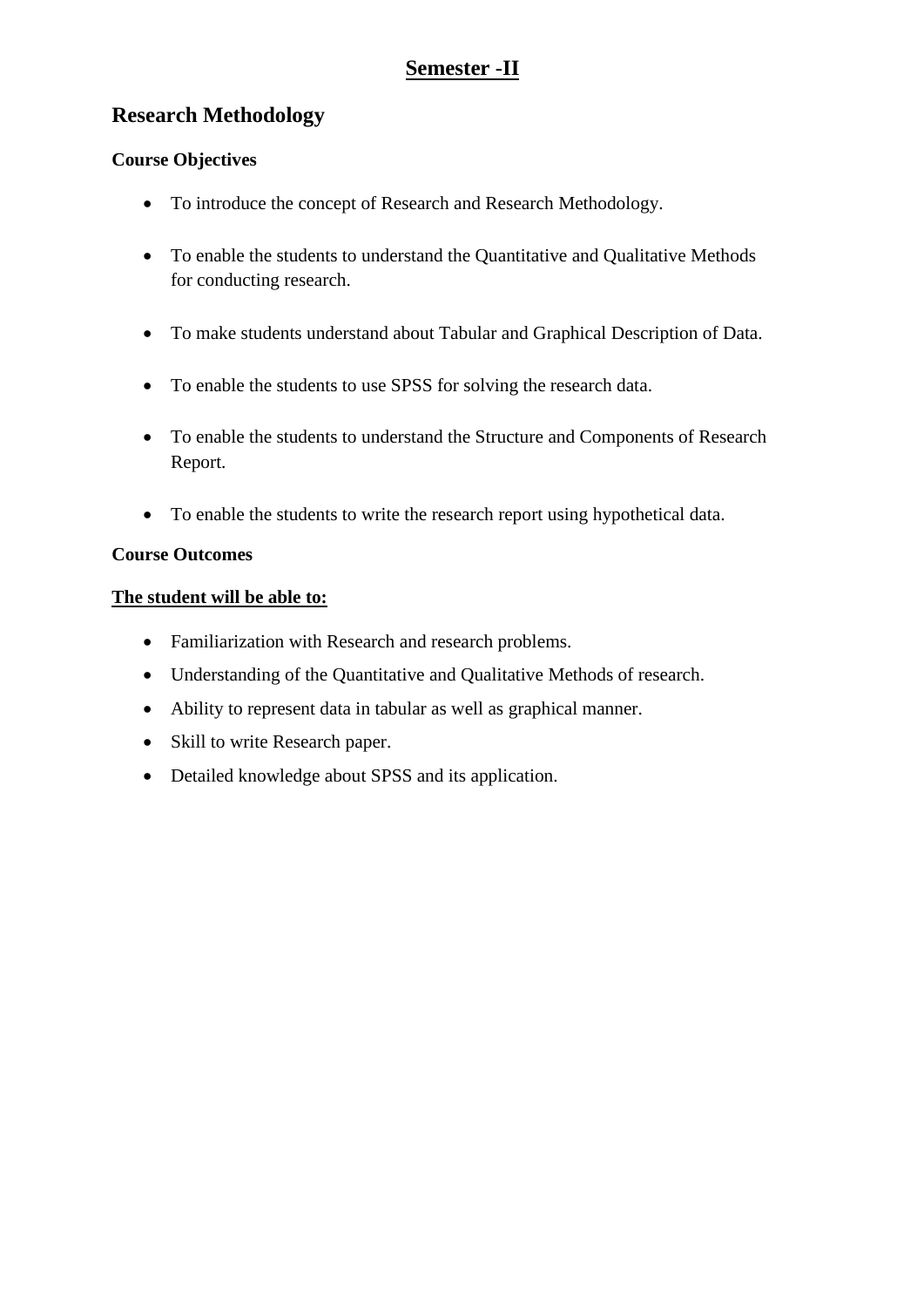## **Corporate Finance**

#### **Course Objectives**

- To introduce the students about the importance of Finance Management for a business.
- To acquaint students with the advanced concept of financial management and to develop financial strategies for the organization.
- To enable them to understand the various modes and techniques of managing the financial resources of an organization.
- To know about the various factors to be considered while planning for financial policies.
- To acquaint the students regarding the various types of decisions taken by financial managers in current competitive environment.
- To enable students to select an investment project out of alternative investment proposals.
- Students will understand the raising of finance from various resources which will depend upon decision on type of source, period of financing, cost of financing etc.

#### **Course Outcomes**

- Skill to manage financial resources of a company.
- Knowledge about the various sources of finance available to businessmen these days.
- Ability to select an investment proposal by analyzing the compounded and discounted value of money invested.
- Students will be able to understand the concept of leverage, to explain various types of leverages, to understand the relationship among various leverages, to identify the reasons for occurrence of financial, operating and combined leverage, to appreciate the importance of leverage analysis in capital structure decisions, to compute various leverages using simple information.
- Students will understand the raising of finance from various resources which will depend upon decision on type of source, period of financing, cost of financing and the returns thereby
- Understand the procedure of examining financial viability of capital expenditure plans undertaken by Multinational companies and their implications on the parent and subsidiary companies.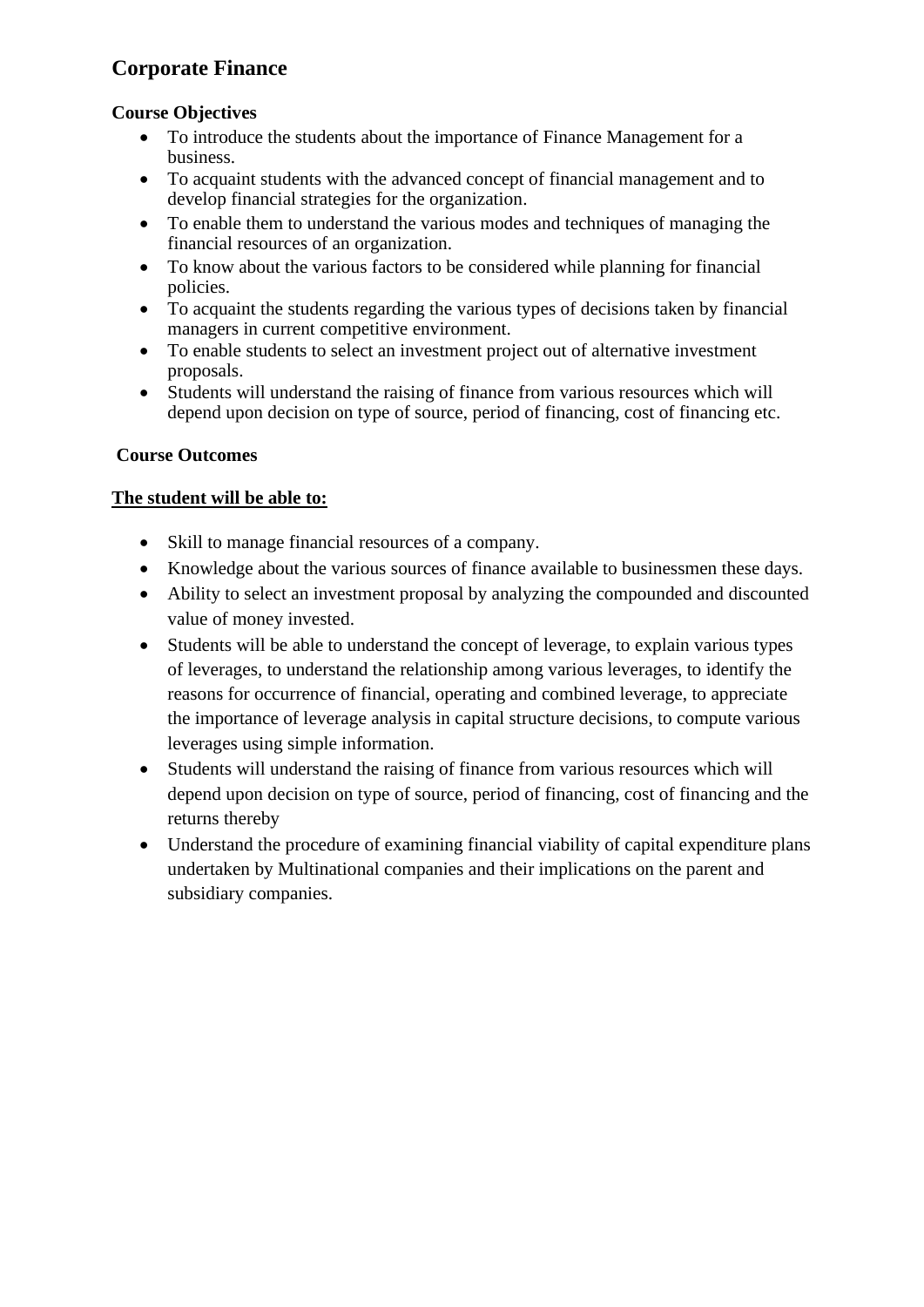## **Macro Economics**

### **Course Objectives**

- To introduce students to the subject of economics, its importance.
- To make them well versed with their various concepts at the Macro level and to help them get practical insights into the subject.
- To understand the role of financial system, money supply, demand and inflation.
- To understand the concept of Public revenue and expenditure, public debt and concept of deficits.
- To know the concept of Fiscal Management and Financial Administration

#### **Course Outcomes**

- Understand the meaning of Macro- economic with special reference to Circular Flow of Income, National Income Concepts and the numerical on National Income and GDP Deflator, theory of multiplier.
- Understand the role of financial system, money supply, demand and inflation.
- Learning the concept of Public revenue and expenditure, public debt and concept of deficits.
- Understand constituency of Fiscal Policy and concepts of Fiscal Responsibility and Budget Management Act.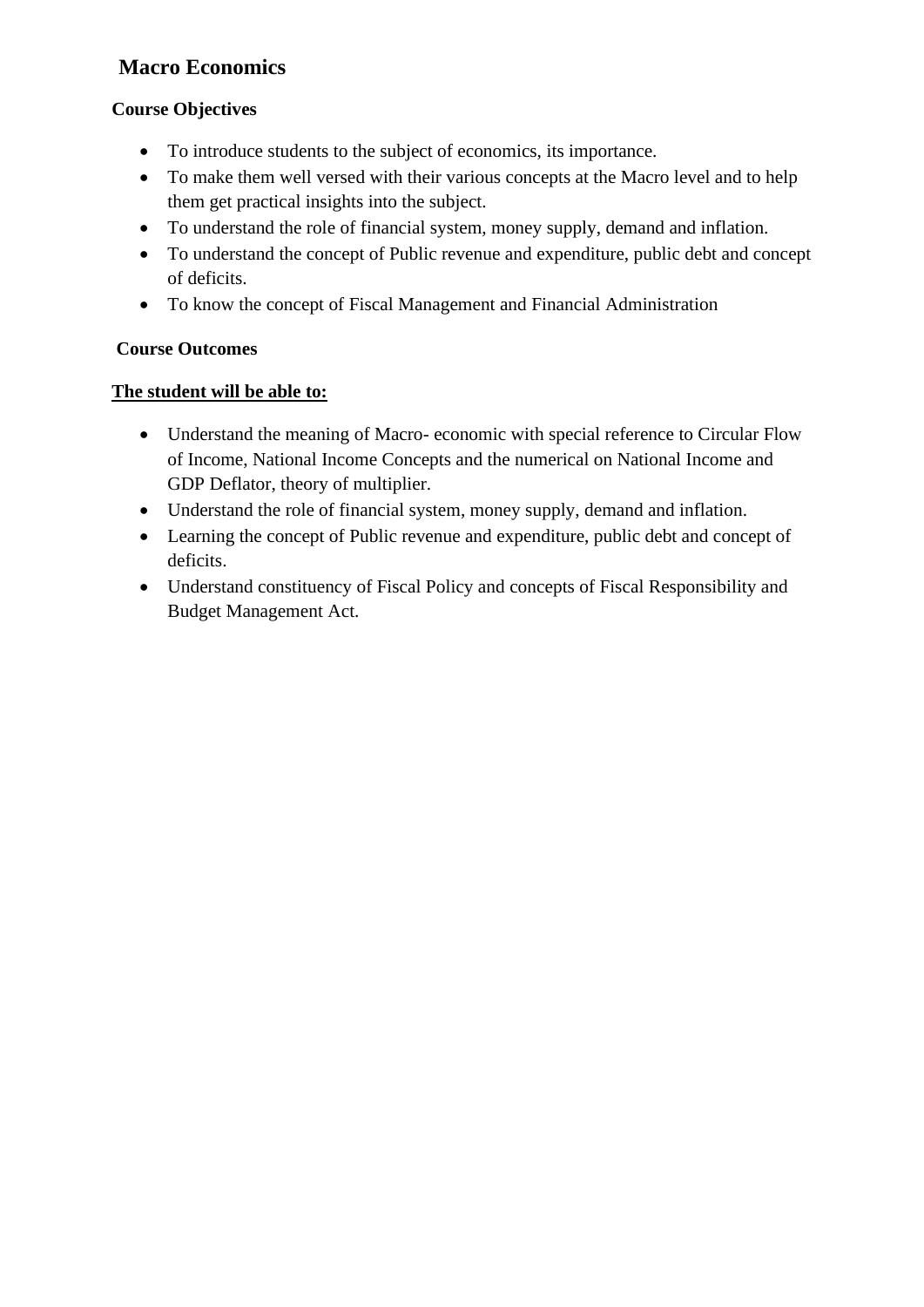### **E- Commerce**

#### **Course Objectives**

- To impart knowledge about the relevance of E-Commerce in current competitive environment.
- To make the students aware about the common legal, ethical and tax issues involved in e-commerce.
- To develop understanding of the working of online shopping and e-payment.
- To enable the students how to use various tools to build a dynamic website.
- To help them learn how to evaluate e-commerce websites using major e-commerce revenue models.

#### **Course Outcomes**

- Ability to start up and operate e-commerce website.
- Familiarization with online payment services and different cyber laws.
- Ability to understand customer relationship life.
- Knowledge of cyber world and scope of cyber laws in E-commerce.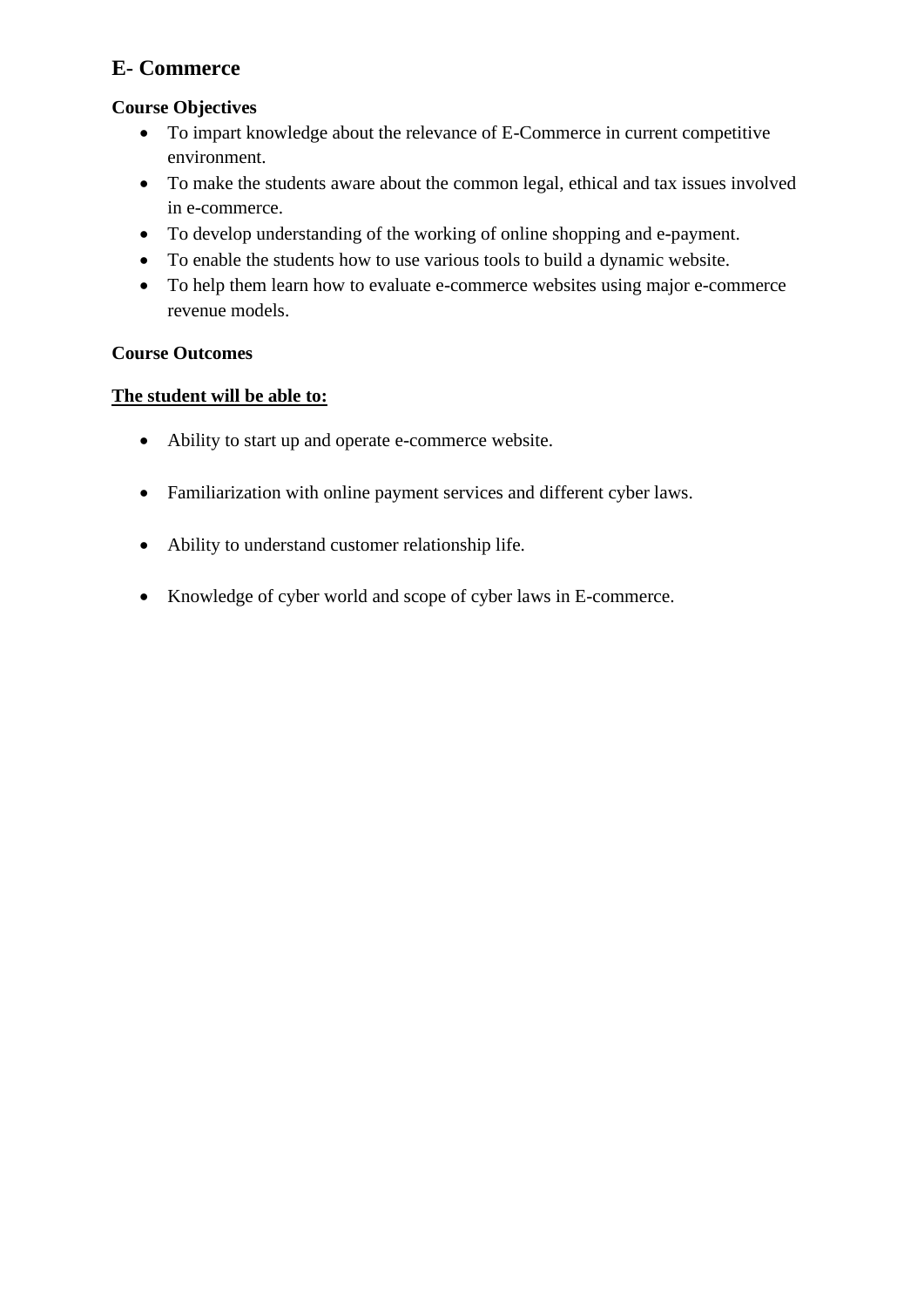## **M.Com -II Semester -III**

### **Advance Financial Account**

#### **Course Objectives**

- To make the students aware of Indian banking system.
- Students are enabled with the Knowledge in the practical applications of accounting.
- To acquaint them to gain an insight into the functioning and role of financial institutions in the Indian Economy.
- To know the structure of finance related areas.
- The student will get thorough knowledge on the accounting practice prevailing in Banking & Insurance aspects.
- To enables students to understand the reforms and other developments in the Indian Banking.
- To impart knowledge about functions and role of Reserve Bank of India.
- To find out the technical expertise in maintaining the books of accounts related to Foreign Currency Conversion As-13
- The Students learned the concept and techniques relating to co-operative Society

#### **Course Outcomes**

- Create the awareness of Indian banking system.
- Understand the reforms and other developments in the Indian Banking.
- Insight into the functions and role of Reserve Bank of India.
- Identify events that need to be recorded in the Final Account of Banking Company and Their Schedules
- Develop the skill of recording financial transactions and preparation of reports in accordance with Banking & Insurance Act.
- Describe the techniques relating to co-operative Society (Form N)
- Equip with the knowledge of accounting process and preparation of final accounts of Foreign Currency Conversion As-13
- Identify and analyze the reasons for the difference between Banking and Insurance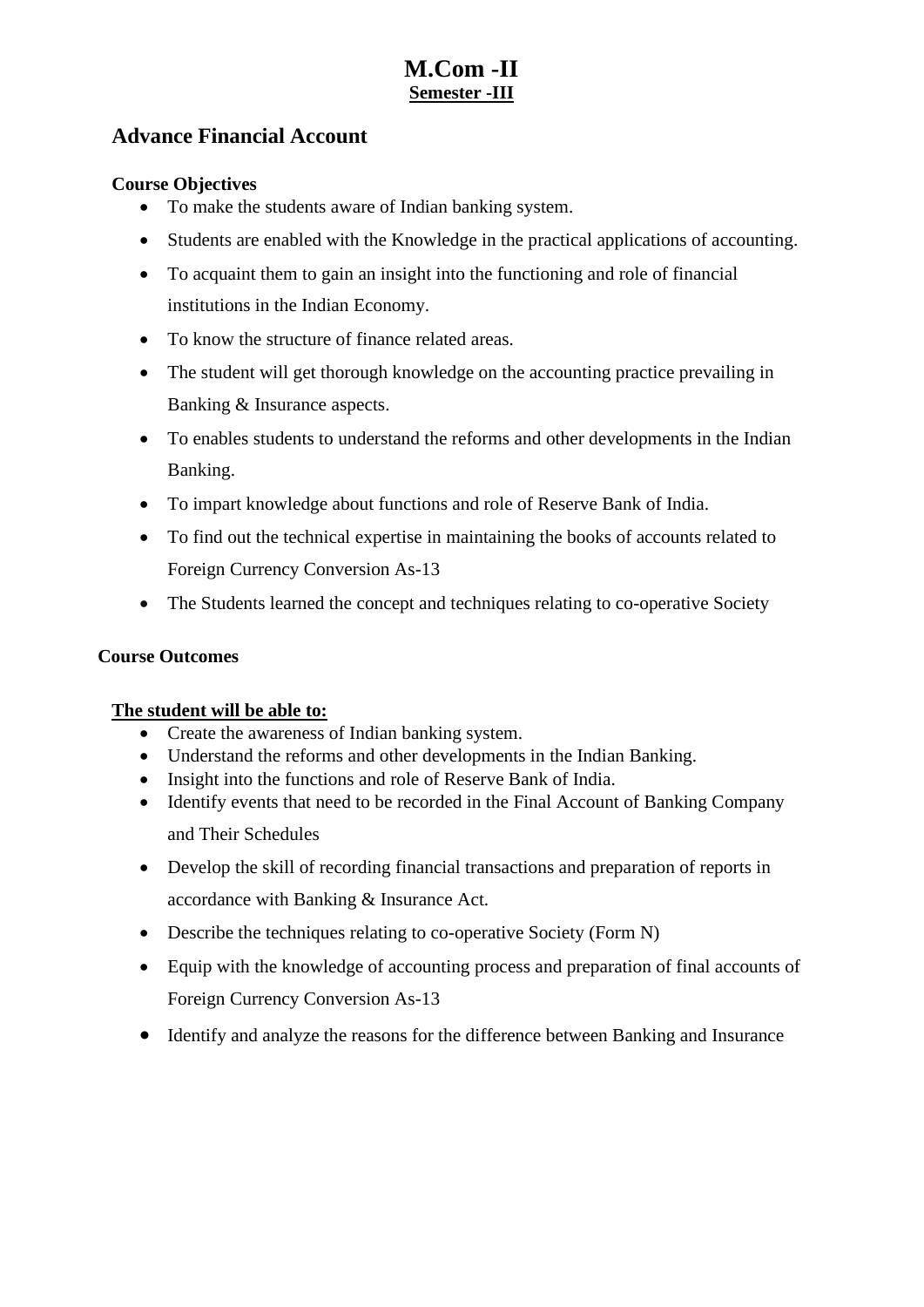## **Advance Cost Accounting**

#### **Course Objectives**

- To enable the students to understand Managerial behavior, Control structure and Control Process under different circumstances.
- To understand the applicability of certain contemporary techniques of management i.e. Target Costing, Value Chain Analysis, Activity Based Costing etc.
- To familiarize the students about the various measures of segment performance evaluation like Balance Scorecard, Economic Value Added.
- To enable the students to understand objectives of managerial reporting and reporting requirements at different levels of management.

#### **Course Outcomes**

- Familiarization with the Management Control Systems.
- Ability to understand Managerial Behaviour and Control Structure prevalent under varied business environment.
- Skill to evaluate the Segment Business Units.
- Familiarization with Contemporary issues & control in management.
- Clarity about the reporting requirements of management.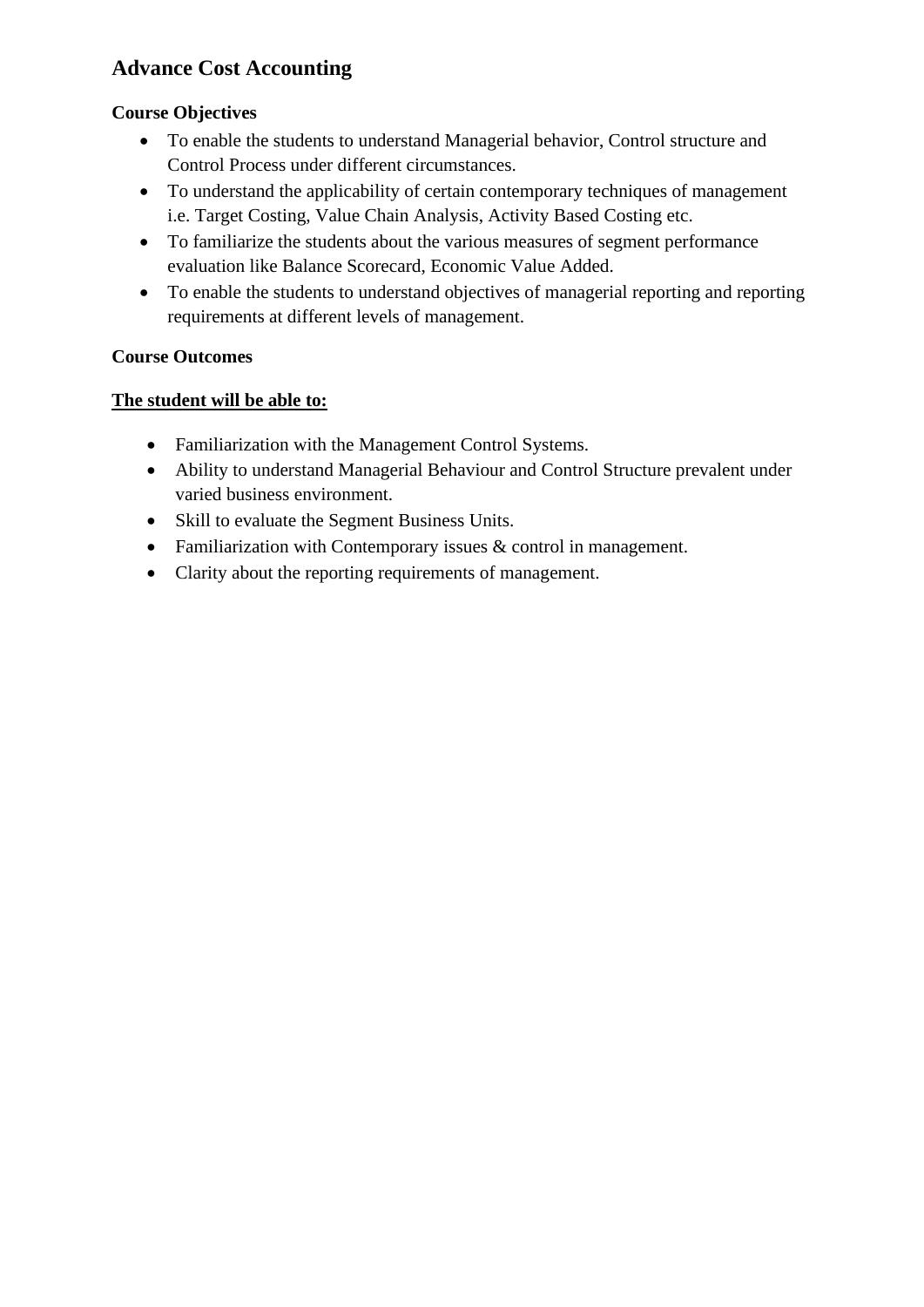## **Direct Tax**

#### **Course Objectives**

- To enable the students to learn principles and concepts of Taxation
- Students will be versed in the fundamental concepts of Income Tax and different aspects of tax.
- Students can understand Income Tax system properly, and can get the knowledge of different tax provisions.
- Students will be able to demonstrate progressive learning of various tax issues and tax forms related to individuals. Students will be able to demonstrate knowledge in setting up a computerized set of accounting books
- To give knowledge about preparation of Computation of Incomes and Submission of Income Tax Return under the Income Tax Act, 1961.
- To understand Basic concepts regarding Income, Previous & Assessment Year
- Providing knowledge about difference between Direct and Indirect Tax.
- Student's Capability to apply theoretical knowledge in practical situation will be increased.
- The student will get thorough knowledge on the tax practice prevailing in Various Heads of Incomes
- To find out the technical expertise in maintaining the Computation of Incomes related to Deduction under chapter VI A

#### **Course Outcomes**

- Acquire conceptual knowledge of Direct and Indirect Tax.
- Acquire the complete knowledge of basic concepts of income tax
- Understand the concept of exempted incomes.
- Understand the provisions of agricultural income
- Calculate Residential status of a person.
- Identify and comply with the relevant provisions of the Income Tax Act as it relates to the income tax of individuals
- Compute the income under the head" Income from Salary"
- Compute income under the head "Income from House Property"
- Compute income under the head "Income from Business or Profession"
- Develop the skill of recording difference between Direct and Indirect Tax.
- Describe the role of Income Tax in Growth of Country.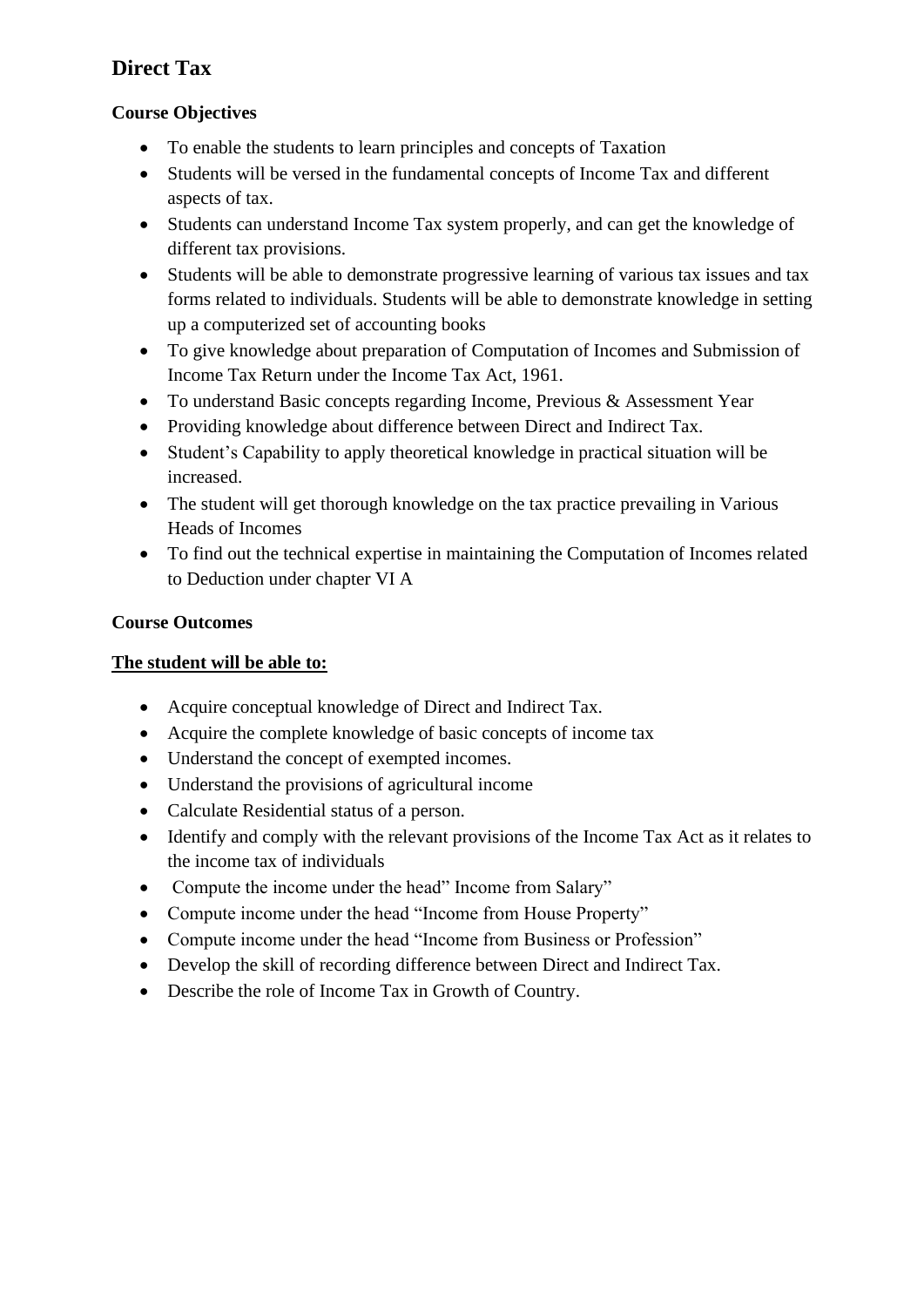## **Corporate Financial Accounting**

#### **Course Objectives**

- To give a broad view of the provisions to be followed for the preparation of final accounts of Holding Company as per Companies Act 2013.
- To understand the proceedings of the preparation of consolidated balance sheet
- To get an idea about Green accounting, Double accounts, Farm accounts, voyage accounts, and liquidation proceedings of companies
- To give a detailed view of legal provisions regarding calculation of Value of Shares.
- To explain the concept of divisible profits and its implications in various accounting procedures leading to preparation of Final Accounts if a Company as per Company Act.
- To give a comprehensive view of legal provisions governing audit of Companies and its various kinds.
- To study the basic concepts of corporate accounting.
- To prepare the final accounts of companies.
- To analyse the internal or external reconstructions of companies.
- To know the liquidator's final statement of accounts
- To summarize the consolidated financial statement and balance sheet for holding companies

#### **Course Outcomes**

- Ability to calculate Goodwill, evaluate shares adopting different methods and preparation of final accounts of Indian Companies.
- Understanding of the provisions regarding the appointment, qualifications, duties and liabilities of auditor.
- Clarity about the applicability of different methods of valuation of Goodwill & shares.
- Understand the consolidated financial statement
- understand the proceedings of the preparation of consolidated balance sheet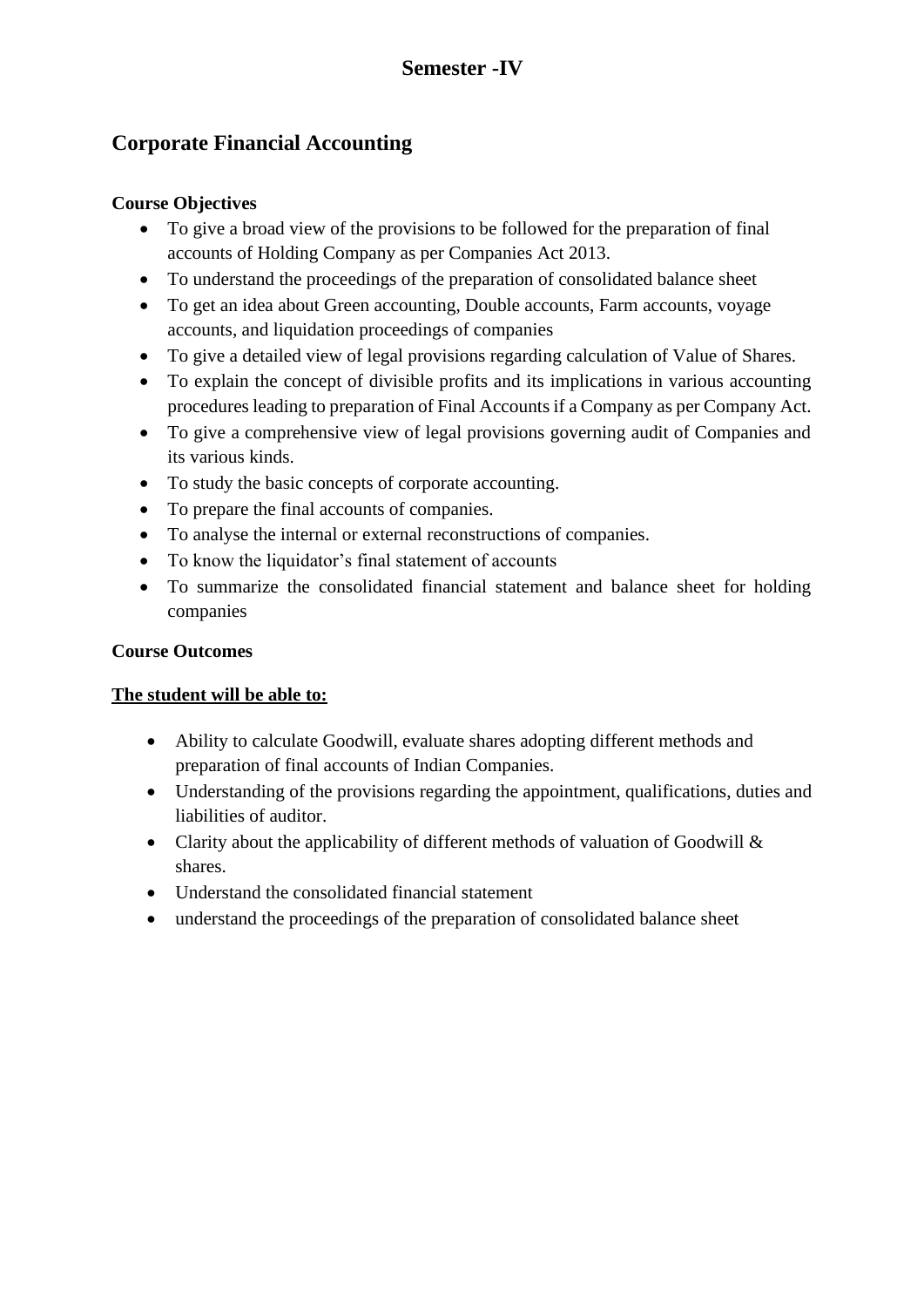### **Advance Financial Management**

#### **Course Objectives**

- To introduce the students about the importance of Finance Management for a business.
- To enable them to understand the various modes and techniques of managing the financial resources of an organization.
- To know about the various factors to be considered while planning for Investment.
- To acquaint the students regarding the various types of decisions taken by financial managers in current competitive environment.
- To enable students to select an investment project out of alternative investment proposals.

#### **Course Outcomes**

- Skill to manage financial resources of a company.
- Knowledge about the various sources of finance available to businessmen these days.
- Ability to select an investment proposal by analyzing the compounded and discounted value of money invested.
- Describe concept and factors for designing an optimal capital structure
- Understand the credit policies and credit evaluation for Receivables management